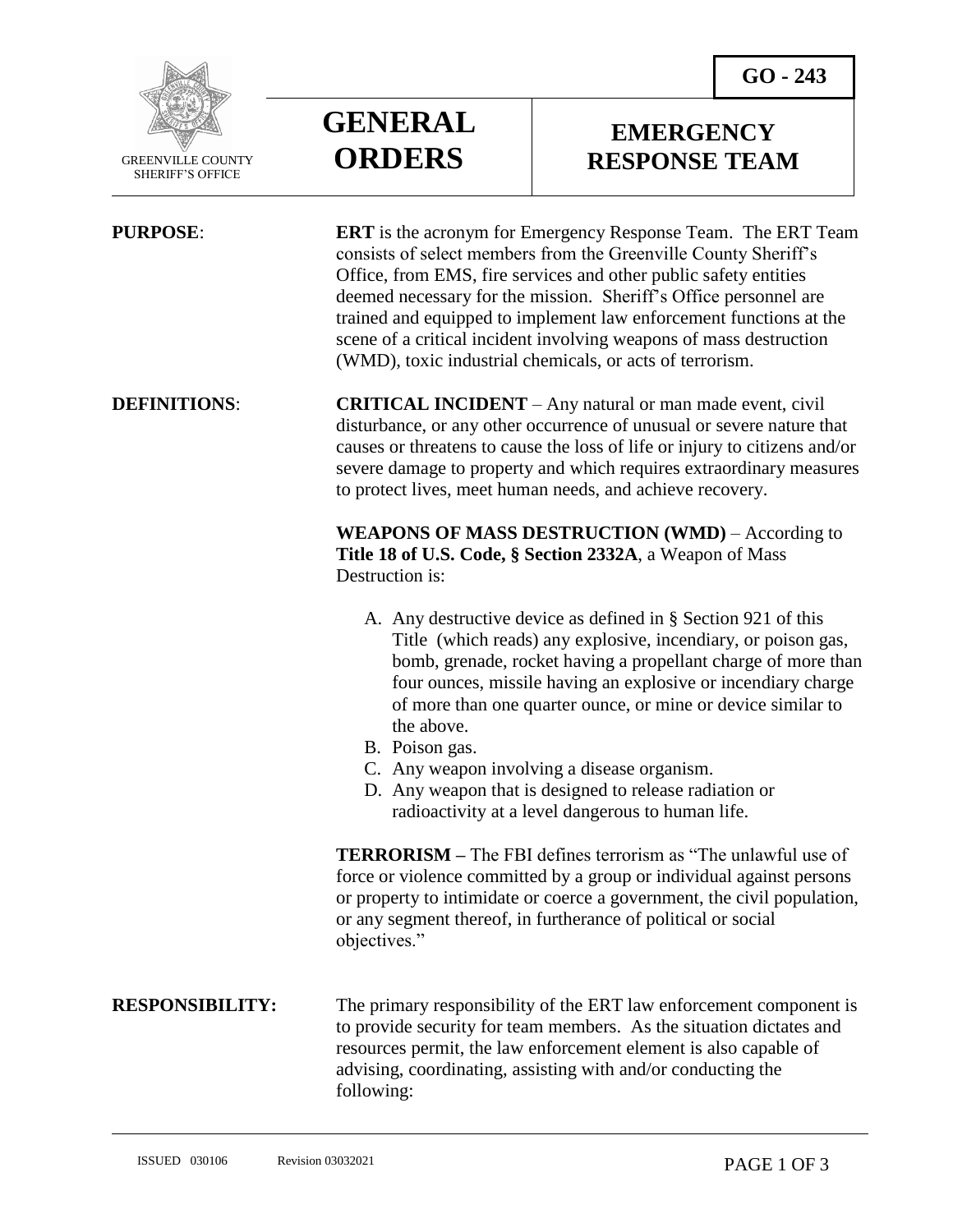j

### **INTELLIGENCE -**

- A. Coordinates with local, state and federal law enforcement agencies to ensure coordination of crisis management issues.
- B. Obtain critical law enforcement information from the following:
	- 1. FBI Field Office
	- 2. Local law enforcement agencies
	- 3. Local fire and rescue agencies, including Hazmat Teams
	- 4. Local Emergency Operations Centers
	- 5. Intelligence sharing forums
	- 6. Media
- C. Advise the ERT Team Leader of law enforcement related issues and the latest intelligence information.
- D. Assist the local jurisdiction in obtaining the needed resources for successful law enforcement operations.
- E. Assist the ERT Team leader in ensuring the safety and security of the ERT Team:
	- 1. Determine a safe mobilization area.
	- 2. Map out the safest and most direct route to the incident scene from the established mobilization area.
	- 3. Prepare and implement the security plan for the team command post.
	- 4. Assist ERT personnel who are delayed in reaching the incident site.
	- 5. Monitor the manner in which the background checks of ERT Team members are conducted.

## **SITE SECURITY AND PROTECTION OF EVIDENCE:**

- A. Perimeter security
- B. ERT personnel identification
- C. Evacuation procedures
- D. Traffic flow
- E. Evidence identification and collection that includes mapping of evidence locations, collection of contaminated evidence